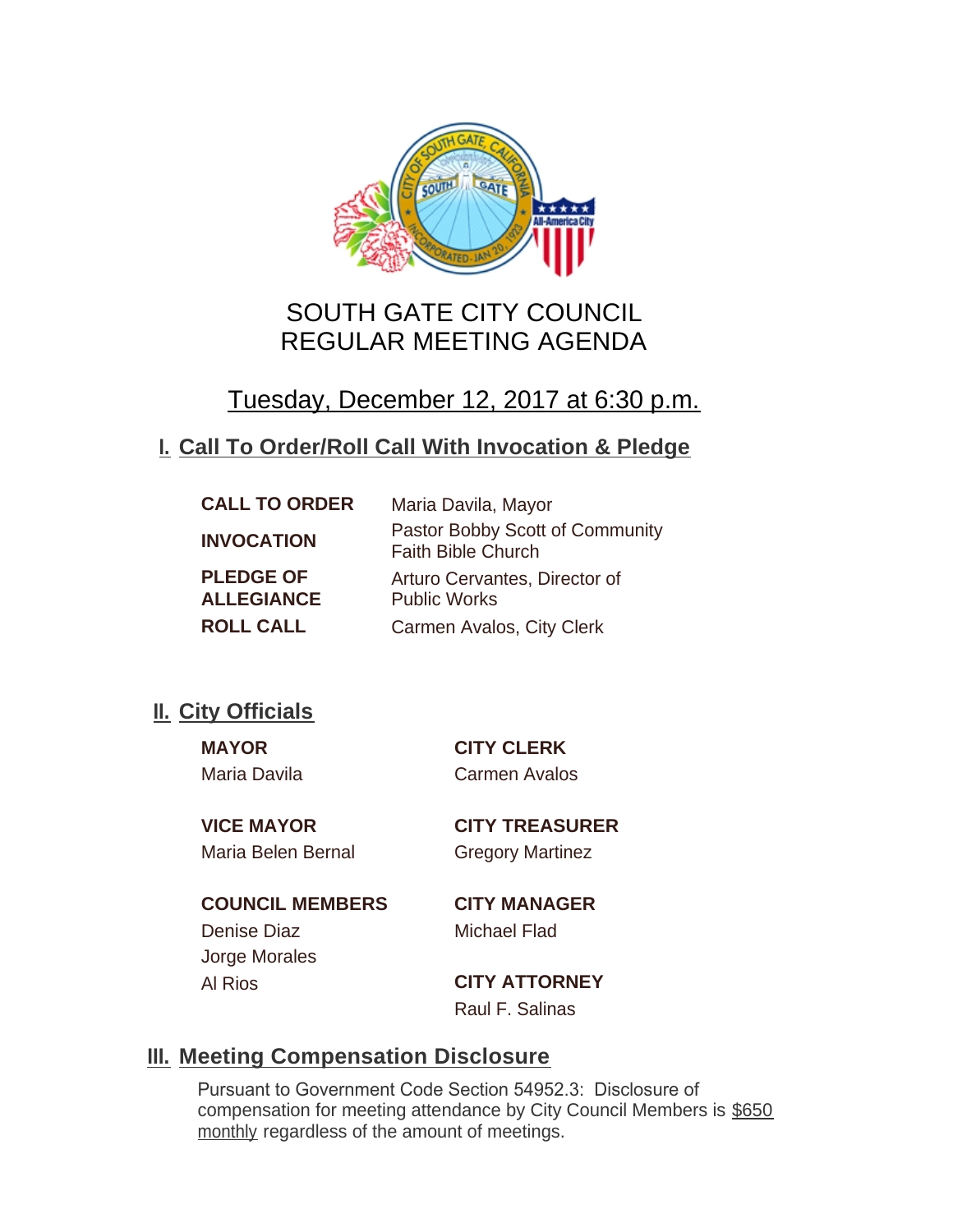# **Proclamations, Certificates, Introductions And IV. Ceremonial Actions**

## **1. Certificate Of Appreciation To Vanessa Sanchez For Her Life Saving Measures**

The City Council will issue a Certificate of Appreciation to Vanessa Sanchez in recognition for her life saving measures while assisting a traffic accident victim. (PD)

Documents:

#### [ITEM 1 REPORT 12122017.PDF](http://www.cityofsouthgate.org/AgendaCenter/ViewFile/Item/5213?fileID=11156)

# **2. Appointment To The Greater Los Angeles County Vector Control District For A Two Or Four Year Term**

The City Council will appoint a Council Member to the Board of Trustees of the Greater Los Angeles County Vector Control District for a two OR four year term of office; the appointment will be ratified by a majority vote of the City Council. (ADMIN)

Documents:

#### [ITEM 2 REPORT 12122017.PDF](http://www.cityofsouthgate.org/AgendaCenter/ViewFile/Item/5199?fileID=11142)

# **Comments From The Audience V.**

During this time, members of the public and staff may address the City Council regarding any items within the subject matter jurisdiction of the City Council. Comments from the audience will be limited to five (5) minutes per speaker; unless authorized by the Mayor, the time limit may not be extended by utilizing another member's time. There will be no debate or action on items not listed on the agenda unless authorized by law.

Note: The City Council desires to provide all members of the public with the opportunity to address the Council. Nevertheless, obscene language, comments intended to disrupt or interfere with the progress of the meeting or slanderous comments will not be tolerated and may result in ejection and/or may constitute a violation of South Gate Municipal Code Section 1.04.110.

# **Reports And Comments From City Officials VI.**

During this time, members of the City Council will report on matters pertaining to their service on various intergovenmental boards and commissions as a representative of the City pursuant to Assembly Bill 1234. City Council Members will also have an opportunity to comment on matters not on the agenda.

Following the City Council Members, reports and comments will be heard by the City Clerk, City Treasurer, City Manager and Department Heads.

# **Consent Calendar Items VII.**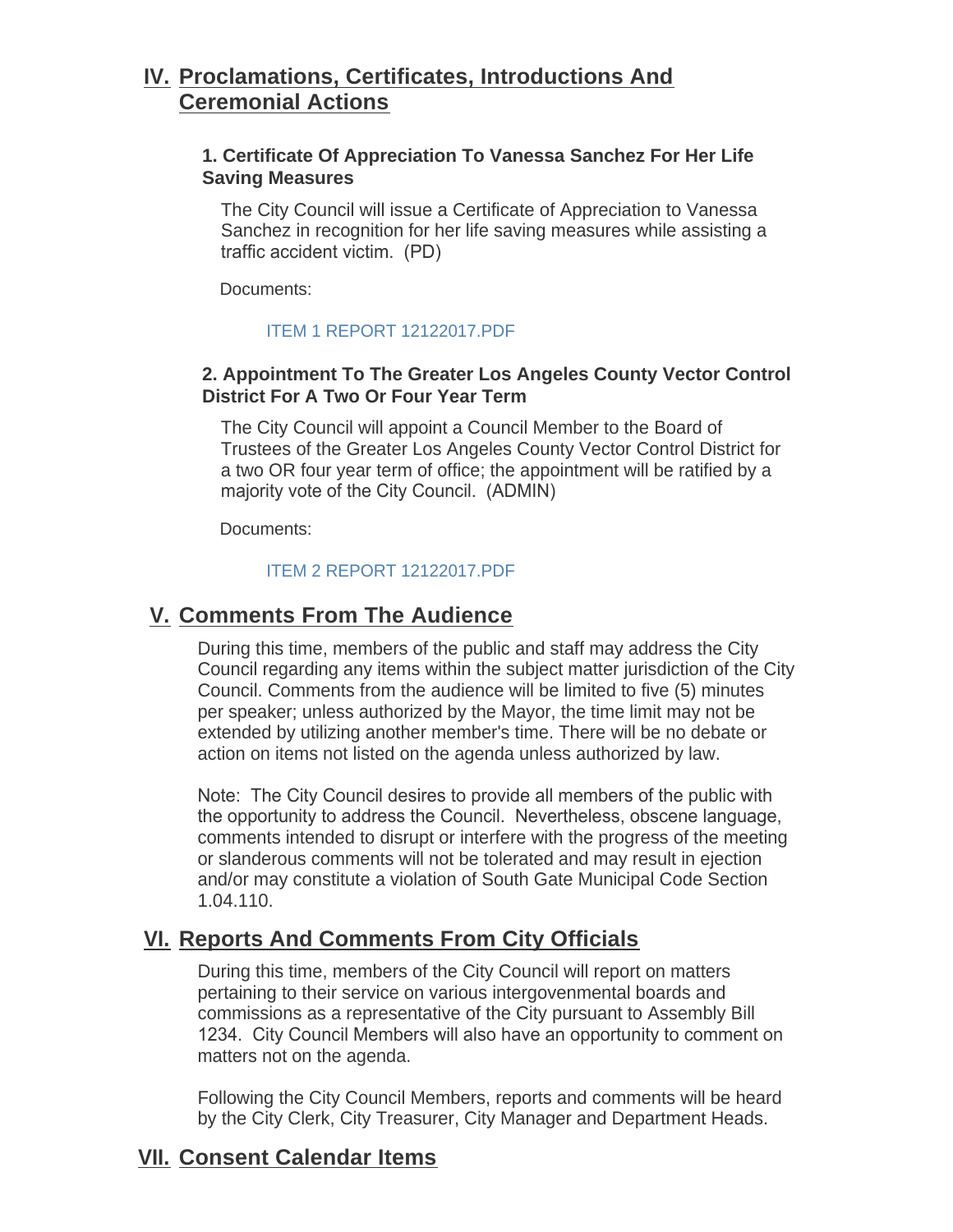Agenda Items **3, 4, 5, 6, 7, 8, 9, 10, 11, 12, 13, 14, 15, 16, 17, 18, 19, and 20** are consent Calendar Items. All items including Ordinances, Resolutions and Contracts, may be approved by adoption of the Consent Calendar, individually and collectively by one (1) motion. There will be no separate discussion of these items unless Members of the City Council, the public, or staff request that specific items be removed from the Consent Calendar for separate discussion and action.

Any Motion to introduce or adopt an Ordinance on the Consent Calendar shall be: (1) a motion to waive the reading of the Ordinance and introduce the Ordinance or (2) a motion to waive the reading of the Ordinance and adopt the Ordinance, as appropriate.

### **3. Ordinance No. 2344 Granting A Ten Year Franchise Agreement To World Oil Corp**

The City Council will consider waiving the reading in full and adopting Ordinance No. 2344 granting a ten year franchise to World Oil Corp., a California Corporation, to lay and use pipelines and appurtenances in, on, along, across, upon and under the public streets, as the same now or may hereafter exist, within the City for the purpose of in-plant transmitting and distributing petroleum and related products thereof, for any lawful purpose. (PW)

Documents:

#### [ITEM 3 REPORT 12122017.PDF](http://www.cityofsouthgate.org/AgendaCenter/ViewFile/Item/5200?fileID=11143)

### **4. Resolution Initiating Annual Proceedings For The Levy Of The Fiscal Year 2018/19 Assessments And Ordering Preparation Of An Engineer's Report For The Street Lighting And Landscaping Maintenance District No. 1**

The City Council will consider adopting a **Resolution \_\_\_\_\_\_** initiating annual proceedings for the levy of the Fiscal Year 2018/19 assessments and ordering preparation of an Engineer's Report for the Street Lighting and Landscaping Maintenance District No. 1. (PW)

Documents:

#### [ITEM 4 REPORT 12122017.PDF](http://www.cityofsouthgate.org/AgendaCenter/ViewFile/Item/5201?fileID=11144)

#### **5. Resolution Amending The Hourly Pay Table To Conform To The Minimum Wage Law Effective January 1, 2018, And Updating Hourly Rates For Hourly Positions With Full-Time Classification Titles**

The City Council will consider adopting a **Resolution** 

 amending the Hourly Pay Table to conform to the minimum wage law effective January 1, 2018 and to update hourly rates for hourly positions with full-time classification titles: (ADMIN SVCS)

Documents: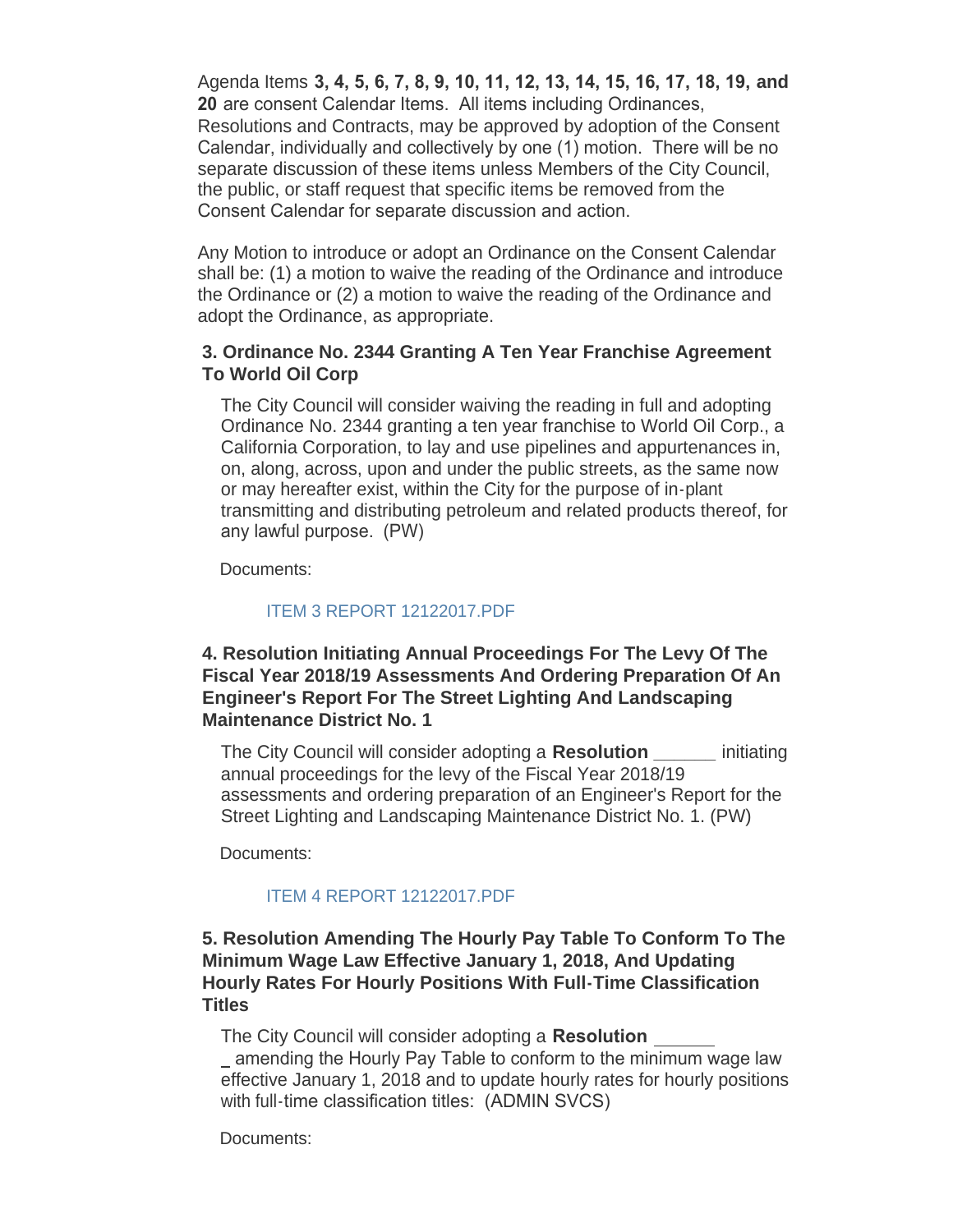### **6. Resolution Updating The Job Specifications For The Engineering Technician Position**

The City Council will consider adopting a **Resolution**  amending Resolution No. 6454 (Salary Resolution and Position Classification Plan) to update the job specification for the Engineering Technician position in the Public Works Department. (ADMIN SVCS)

Documents:

### [ITEM 6 REPORT 12122017.PDF](http://www.cityofsouthgate.org/AgendaCenter/ViewFile/Item/5214?fileID=11157)

# **7. Tentative Agreement For A Successor Memorandum Of Understanding With The Municipal Employees Association And Resolution Approving Pay Tables**

The City Council will consider: (ADMIN SVCS)

a. Approving Tentative Agreement for a Successor Memorandum of Understanding with the South Gate Miscellaneous Employees Association; and

b. Adopting a **Resolution**  Approving Pay Tables for the South Gate Miscellaneous Employees Association.

Documents:

### [ITEM 7 REPORT 12122017.PDF](http://www.cityofsouthgate.org/AgendaCenter/ViewFile/Item/5226?fileID=11163)

# **8. Amended And Restated Tentative Agreement For A Successor Memorandum Of Understanding With The Professional And Mid-Management Association And Resolution Approving Pay Tables**

The City Council will consider: (ADMIN SVCS)

a. Approving Amended and Restated Tentative Agreement (Contract No. 3395) for a Successor Memorandum of Understanding with the South Gate Professional and Mid-Management Association; and

b. Adopting a **Resolution**  Approving Pay Tables for the South Professional and Mid Management Association.

Documents:

[ITEM 8 REPORT 12122017.PDF](http://www.cityofsouthgate.org/AgendaCenter/ViewFile/Item/5229?fileID=11165)

**9. Amended And Restated Tentative Agreement For A Successor Memorandum Of Understanding With The Police Officers Association And Resolution Approving Pay Tables**

The City Council will consider: (ADMIN SVCS)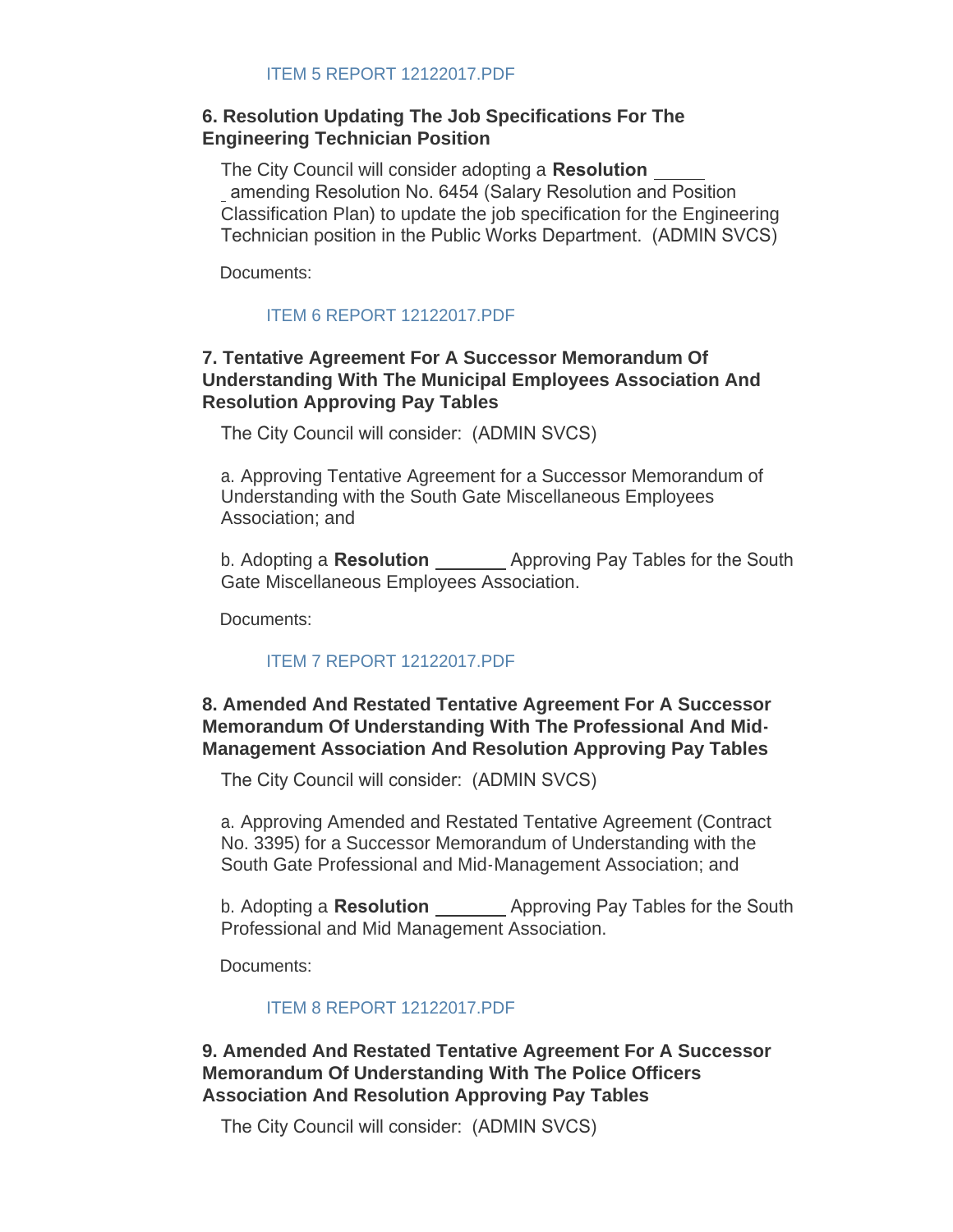a. Approving Amended and Restated Tentative Agreement (Contract No. 3394) for a Successor Memorandum of Understanding with the South Gate Police Officers' Association; and

b. Adopting a **Resolution** Approving Pay Tables for the South Gate Police Officers' Association.

Documents:

#### [ITEM 9 REPORT 12122017.PDF](http://www.cityofsouthgate.org/AgendaCenter/ViewFile/Item/5227?fileID=11162)

#### **10. Amended And Restated Tentative Agreement For A Successor Labor Agreement With The Police Management Association And Resolution Approving Pay Tables**

The City Council will consider: (ADMIN SVCS)

a. Approving Amended and Restated Tentative Agreement (Contract No. 3393) for a Successor Labor Agreement with the South Gate Police Management Association; and

b. Adopting a **Resolution**  Approving Pay Tables for the South Gate Police Management Association.

Documents:

#### [ITEM 10 REPORT 12122017.PDF](http://www.cityofsouthgate.org/AgendaCenter/ViewFile/Item/5228?fileID=11164)

# **11. Amendment No. 1 To Contract No. 3153 With Fiesta De Carnival For Production Of Special Event Carnivals For 2018**

The City Council will consider: (PARKS)

a. Approving Amendment No. 1 to Contract No. 3153, a Concession Agreement with Fiesta de Carnival for the production of special event carnivals for the year 2018;

b. Authorizing the Mayor to execute the amendment in a form acceptable to the City Attorney; and

c. Appointing the Director of Parks & Recreation as the City Agent to act on behalf of the City in matters required for the successful execution of this Agreement.

Documents:

#### [ITEM 11 REPORT 12122017.PDF](http://www.cityofsouthgate.org/AgendaCenter/ViewFile/Item/5206?fileID=11149)

# **12. Agreement With JWA Urban Consultants, Inc., For Grant Coordination And Management Services Of The CDBG/HOME Programs**

The City Council will consider: (CD)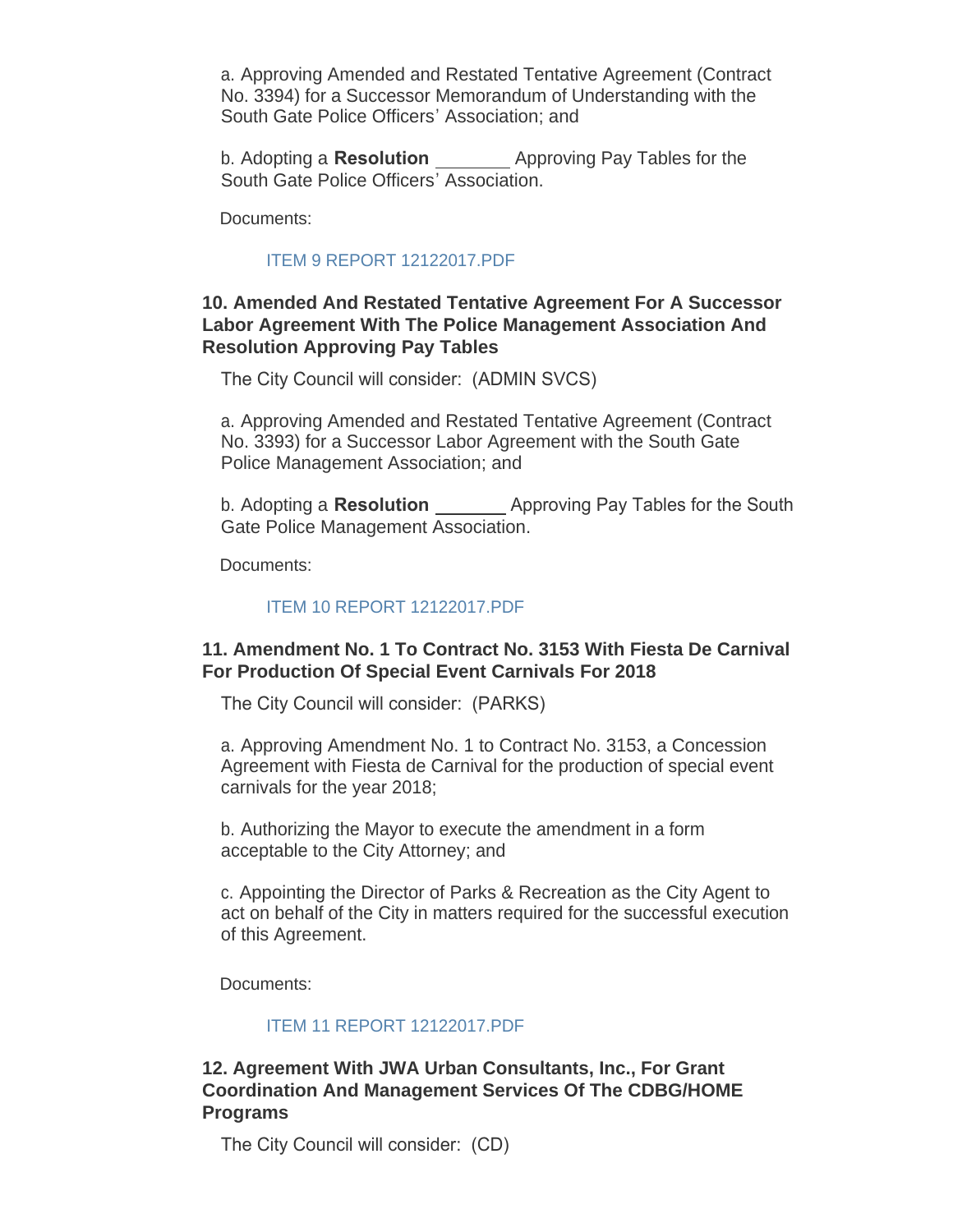a. Approving an Agreement **(Contract )** with JWA Urban Consultants, Inc. to provide grant coordination and management services for the CDBG / HOME Programs in the amount not to exceed \$65,000 annually for a three-year term; and

b. Authorize the Mayor to execute the Agreement in a form acceptable to the City Attorney.

Documents:

## [ITEM 12 REPORT 12122017.PDF](http://www.cityofsouthgate.org/AgendaCenter/ViewFile/Item/5207?fileID=11150)

### **13. Agreement With Viatron Systems, Inc, For Document Scanning Services**

The City Council will consider: (CD)

a. Approving an Agreement **(Contract )** with Viatron Systems, Inc. to provide document scanning services in the amount not to exceed \$127,027 for a one-year term;

b. Authorizing the City Manager, or his designee, to approve Change Order No. 1, if necessary, in an amount not to exceed \$50,000; and

c. Authorizing the Mayor to execute the Agreement in a form acceptable to the City Attorney.

Documents:

# [ITEM 13 REPORT 12122017.PDF](http://www.cityofsouthgate.org/AgendaCenter/ViewFile/Item/5215?fileID=11158)

### **14. Agreement With The Los Angeles Homeless Services Authority For The 2018-20 Homeless Street Counts**

The City Council will consider: (CD)

a. Approving an Opt-In Program Agreement **(Contract )** with Los Angeles Homeless Services Authority for participation in the 2018- 20 Greater Los Angeles Homeless Street Counts; and

b. Authorizing the Mayor to execute the Opt-In Program Agreement in a form acceptable to the City Attorney.

Documents:

### [ITEM 14 REPORT 12122017.PDF](http://www.cityofsouthgate.org/AgendaCenter/ViewFile/Item/5208?fileID=11151)

# **15. Agreement With R Dependable Construction, Inc., For The Construction Of The Emergency Operation Center And Appropriations**

The City Council will consider: (PW)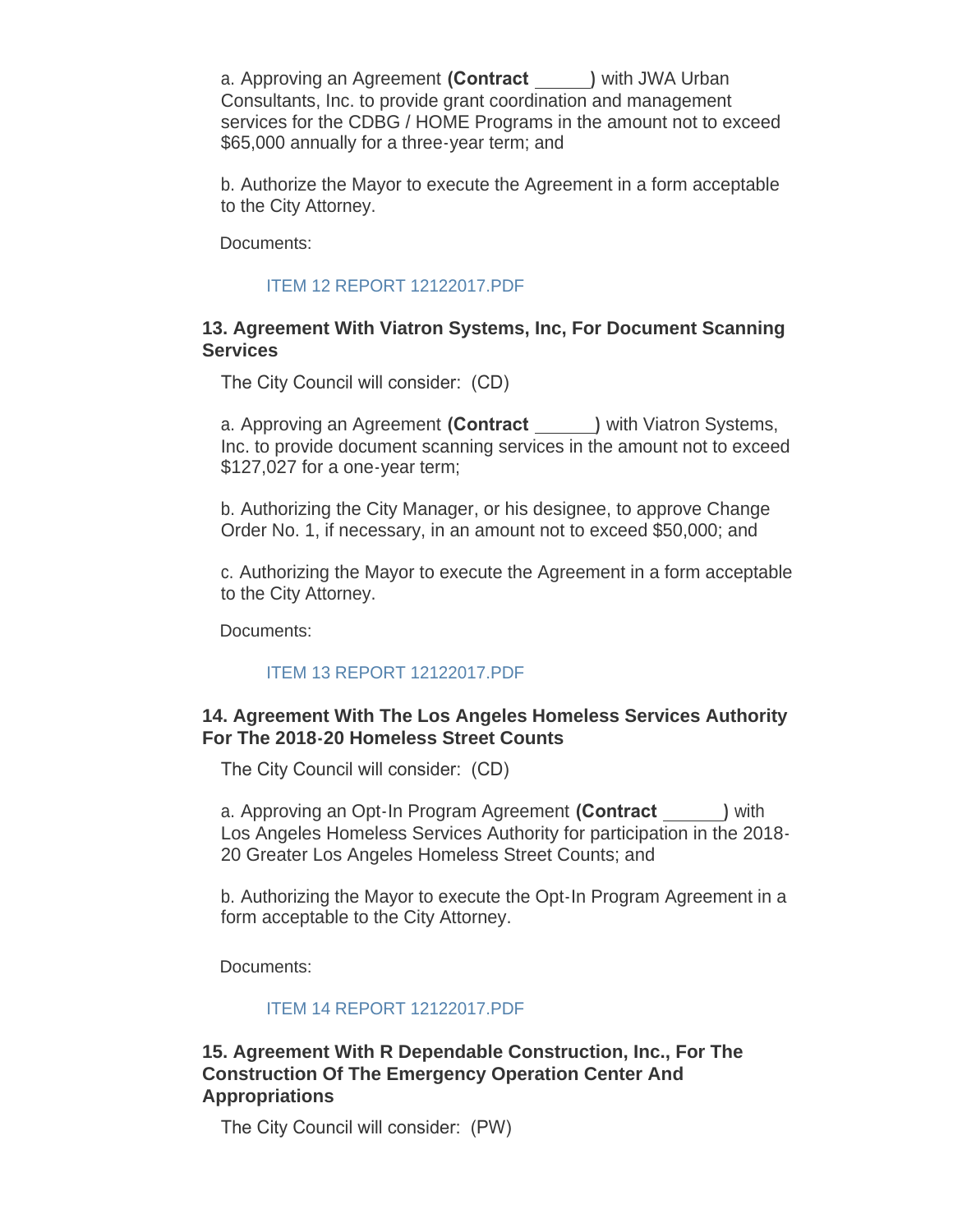a. Approving an Agreement **(Contract )** with R Dependable Const. Inc., for construction of the South Gate Emergency Operation Center (EOC), City Project No. 582-ARC, in an amount not-to exceed \$124,270; and

b. Appropriating \$61,620 from the unassigned fund balance in the Asset Forfeiture Fund to Account No. 311-790-49-9907, to fund the EOC Project;

c. Appropriating \$40,000 from the Building and Infrastructure Maintenance Fund to Account No. 311-790-49-9907, to fund the EOC project; and

d. Authorizing the Mayor to execute the Agreement in a form acceptable to the City Attorney.

Documents:

#### [ITEM 15 REPORT 12122017.PDF](http://www.cityofsouthgate.org/AgendaCenter/ViewFile/Item/5216?fileID=11159)

#### **16. Amendment No. 1 To Contract No. 1907 With New Cingular Wireless PCS, LLC, To Install, Maintain And Operate Two Additional Antennas On The Santa Fe Water Tower**

The City Council will consider: (PW)

a. Approving Amendment No. I to Contract No. 1907 with New Cingular Wireless PCS, LLC, successor in interest to AT&T Wireless Services, Inc., to authorize the installation, maintenance and operation of two additional antennas on the Santa Fe Water Tower located at 2700 Ardmore Avenue, for wireless cellular and broadband services, generating additional revenue for the City in the amount of \$20,478.96 annually;

b. Authorizing the Mayor to execute Amendment No. 1 in a form acceptable to the City Attorney.

Documents:

#### [ITEM 16 REPORT 12122017.PDF](http://www.cityofsouthgate.org/AgendaCenter/ViewFile/Item/5209?fileID=11152)

#### **17. Purchase Of Five Vehicles For Code Enforcement And Building & Safety Divisions**

The City Council will consider: (CD)

a. Authorizing the purchase of five 2018 Ford Fusion Hybrid vehicles (gas and electric) through the National Joint Powers Alliance Cooperative contract purchasing program, for the Code Enforcement and Building and Safety Division, in the amount of \$140,480.20; and

b. Authorize the City Manager to execute the documents necessary to purchase the Ford Fusion vehicles in forms acceptable to the City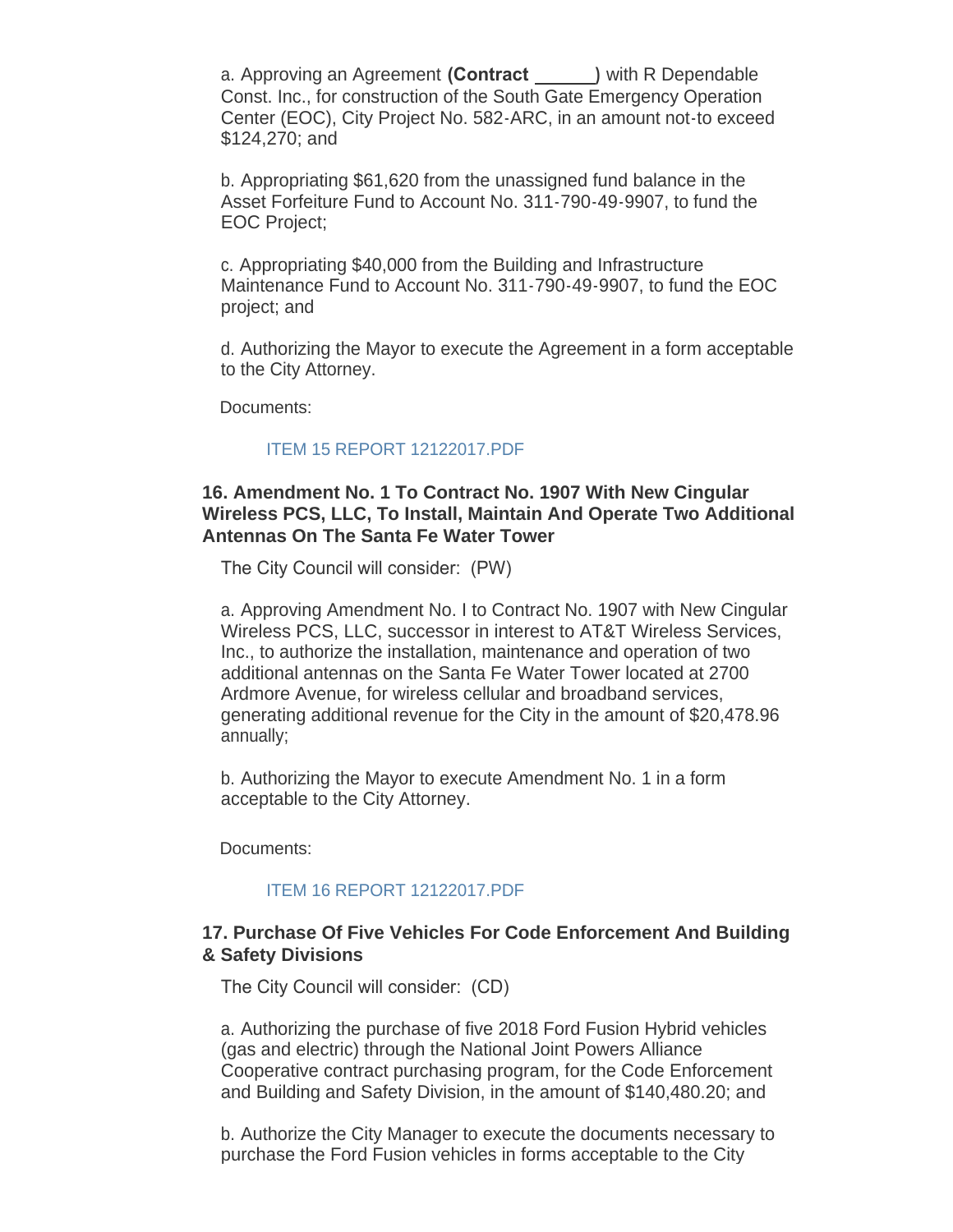purchase the Ford Fusion vehicles in forms acceptable to the City Attorney.

Documents:

#### [ITEM 17 REPORT 12122017.PDF](http://www.cityofsouthgate.org/AgendaCenter/ViewFile/Item/5210?fileID=11153)

## **18. Cancellation Of The Regularly Scheduled City Council Meeting Of December 26, 2017**

The City Council will consider cancelling the regularly scheduled City Council meeting of Tuesday, December 26, 2017, in observation of City Hall closure for the Holiday Break. (ADMIN)

Documents:

### [ITEM 18 REPORT 12122017.PDF](http://www.cityofsouthgate.org/AgendaCenter/ViewFile/Item/5203?fileID=11146)

### **19. Authorization For City Council Auditor To Review/Approve Warrant Register For December 26, 2017**

The City Council will consider authorizing the City Council Auditor to review and approve the second warrant register in December 2017. (ADMIN SVCS)

Documents:

#### [ITEM 19 REPORT 12122017.PDF](http://www.cityofsouthgate.org/AgendaCenter/ViewFile/Item/5204?fileID=11147)

#### **20. Minutes**

The City Council will consider: (CLERK)

a. Approving the Special and Regular Meeting minutes of October 24, 2017; and

b. Approving the Special Meeting minutes of November 14, 2017.

Documents:

### [ITEM 20 REPORT 12122017.PDF](http://www.cityofsouthgate.org/AgendaCenter/ViewFile/Item/5202?fileID=11145)

# **Reports, Recommendations And Requests VIII.**

**21. Resolution Adopting A Plan To Consolidate Future Elections With A Statewide Election No Later Than The November 8, 2022, Statewide General Election; Options For Selecting Stand Alone General Municipal Election Alternatives**

The City Council will consider: (CLERK)

a. Adopting a **Resolution**  adopting a plan to consolidate future elections with a statewide election no later than the November 8, 2022, Statewide General Election; and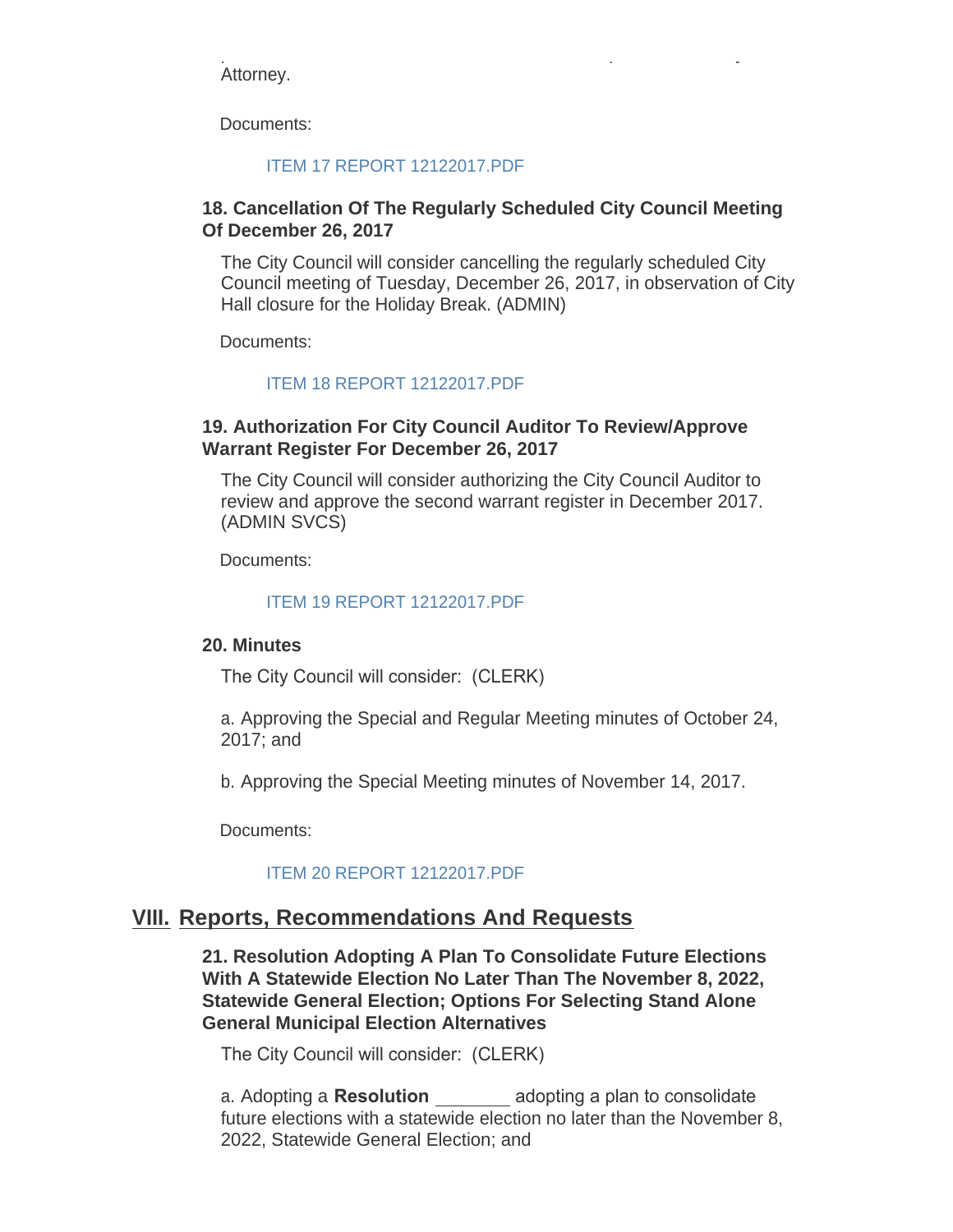b. Selecting one of the two following alternatives:

Alternative 1: Stand Alone election until 2021, then moving the City's next general municipal election to November 8, 2022, by default; OR

Alternative 2: Move Stand Alone Election from March 2021 to the consolidated March 2022 Statewide Primary Election.

Documents:

#### [ITEM 21 REPORT 12122017.PDF](http://www.cityofsouthgate.org/AgendaCenter/ViewFile/Item/5224?fileID=11160)

# **22. Final Update Report Of The Youth Employment And Job Training Programs And Direction To Staff For The Summer 2018**

The City Council will consider: (PARKS)

a. Receiving and filing an update report regarding the Youth Employment and Job Training Programs (Programs);

b. Providing staff with direction regarding Program efforts for Summer of 2018;

c. Authorizing staff to negotiate new agreements with the same four organizations for Summer of 2018; and

d. Directing staff to include an allocation of \$100,000 as part of the midyear budget review to fund Programs which will begin in June of 2018.

Documents:

### [ITEM 22 REPORT 12122017.PDF](http://www.cityofsouthgate.org/AgendaCenter/ViewFile/Item/5211?fileID=11154)

### **23. Warrants And Cancellations**

The City Council will consider approving the Warrants and Cancellations for December 12, 2017. (ADMIN SVCS)

Total of Checks: \$2,241,690.39 Voids: \$ (987.92) Total of Payroll Deductions: \$ 282,680.17 Grand Total: \$1,958,022.30

Cancellations: 73768, 74969

Documents:

#### [ITEM 23 REPORT 12122017.PDF](http://www.cityofsouthgate.org/AgendaCenter/ViewFile/Item/5205?fileID=11148)

# **IX. Adjournment**

I, Carmen Avalos, City Clerk, certify that a true and correct copy of the foregoing Meeting Agenda was posted December 7, 2017 at 1:10 p.m., as required by law.